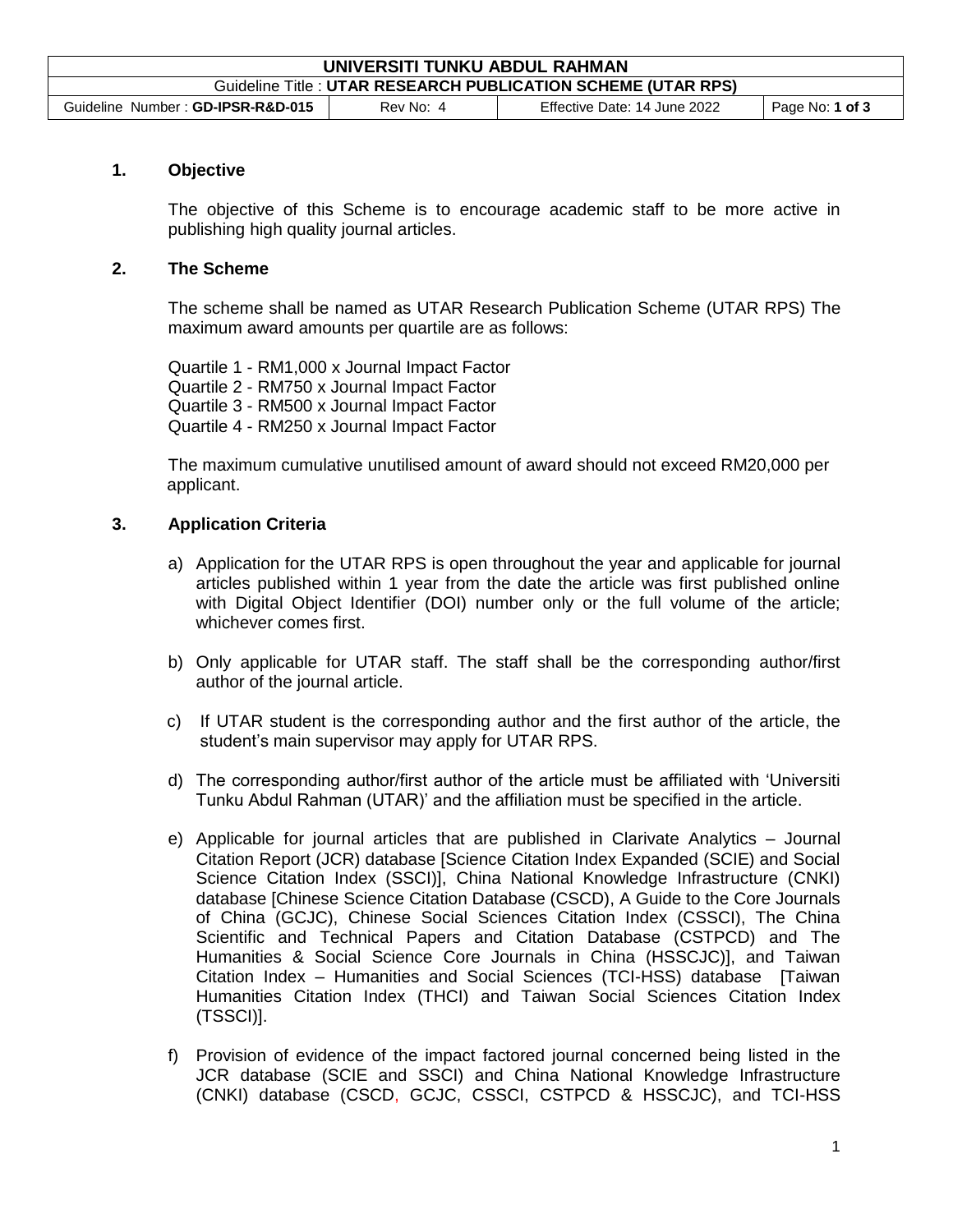| UNIVERSITI TUNKU ABDUL RAHMAN                                 |           |                              |                 |  |  |
|---------------------------------------------------------------|-----------|------------------------------|-----------------|--|--|
| Guideline Title : UTAR RESEARCH PUBLICATION SCHEME (UTAR RPS) |           |                              |                 |  |  |
| Guideline Number: GD-IPSR-R&D-015                             | Rev No: 4 | Effective Date: 14 June 2022 | Page No: 2 of 3 |  |  |

database (THCI & TSSCI). The award of the research funding for the article will be based on the impact factor listed in the latest JCR, CNKI or TCI-HSS database based on the date that the article was first published online with DOI number only or the full volume of the article; whichever comes first.

- g) For an article in which the corresponding author and the first author are UTAR staff, only the UTAR corresponding author is eligible to claim the award.
- h) For an article with multiple corresponding authors, only one UTAR corresponding author is eligible to claim the award.
- i) UTAR author in a consortium paper (paper with authors from more than 10 international institutions and in the top 10% in their category) may apply for UTAR RPS award with a maximum amount of RM20,000 per paper. If there are more than one UTAR author in a consortium paper, only one author is eligible to apply.

# **4. Application Procedure**

- a) The applicant is required to fill up the "FM-IPSR-R&D-047 UTAR RPS Application Form" and to submit the form to IPSR with the following supporting documents:
	- i. the first page of the published journal article;
	- ii. evidence of the impact factored journal concerned being listed in the JCR, CNKI or TCI-HSS database based on the date that the article was first published online with DOI number only or the full volume of the article; whichever comes first;
	- iii. Evidence of quartile ranking of the journal.

# **5. Approving Authority**

The application shall be subjected to the approval and the sole discretion of the Director of the Institute of Postgraduate Studies and Research (IPSR). The decision of the Director of IPSR shall be final.

# **6. Coverage of UTAR RPS Awarded Funding**

- a) The awarded UTAR RPS funding shall be deposited to a new or existing UTAR RPS account.
- b) The awarded UTAR RPS funding can be utilised for the R&D projects subject to the related policies and guidelines stated below:
	- i. UTAR Research Fund Policy (POL-IPSR-R&D-001);
	- ii. Financial Support for Journal Paper Publication (FSJPP) by Staff (POL-IPSR-R&D-002);
	- iii. Guideline On Project Research Assistantship (GD-IPSR- R&D-001);
	- iv. Guideline On Student Assistantship (GD-IPSR-R&D-003);
	- v. Guidelines on UTAR Postdoctoral Research Scheme (GD-IPSR-R&D-014);